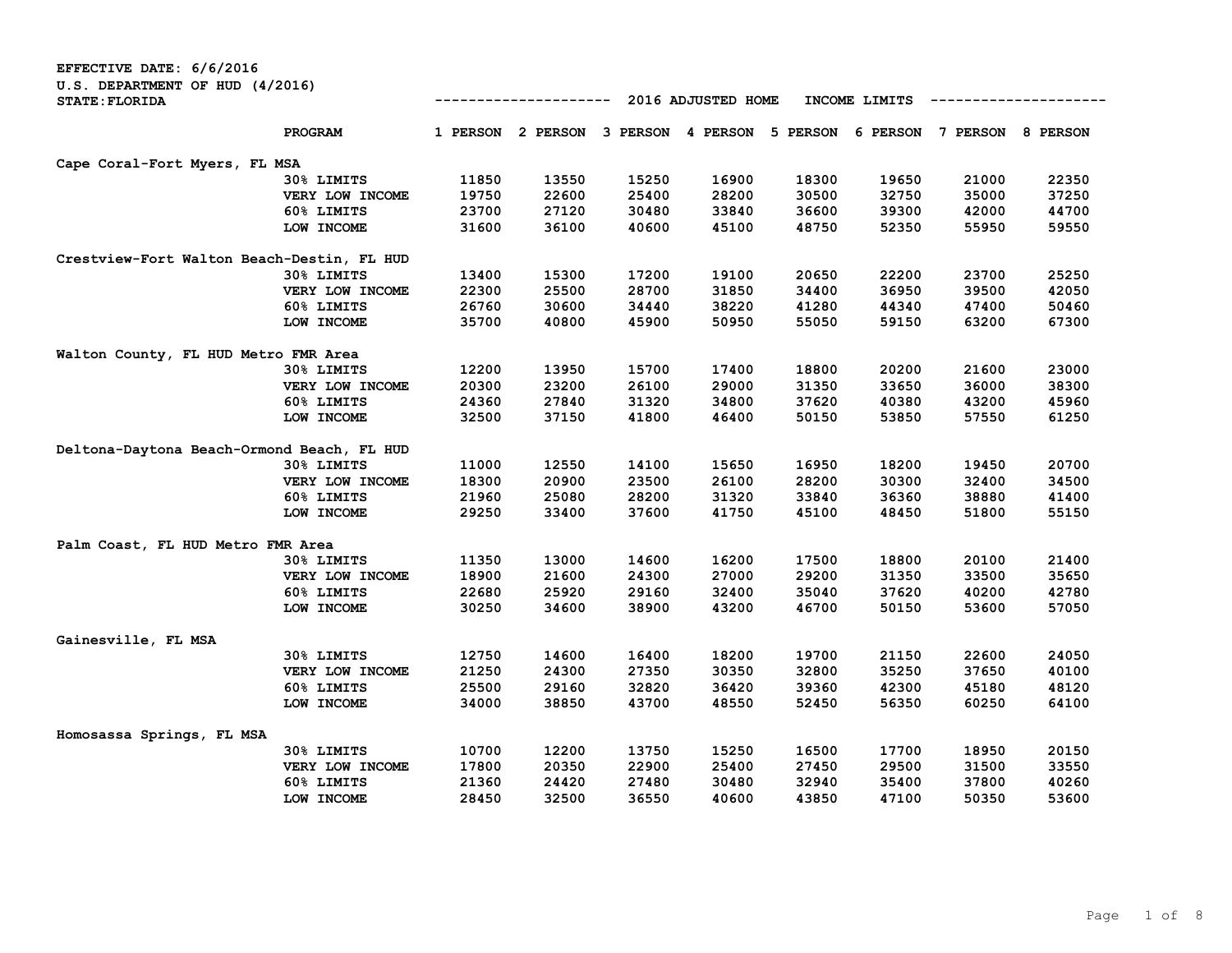**EFFECTIVE DATE: 6/6/2016 U.S. DEPARTMENT OF HUD (4/2016) STATE:FLORIDA**

| <b>STATE: FLORIDA</b>                       |                                |                |          |          | 2016 ADJUSTED HOME |          | INCOME LIMITS |                |          |
|---------------------------------------------|--------------------------------|----------------|----------|----------|--------------------|----------|---------------|----------------|----------|
|                                             | <b>PROGRAM</b>                 | 1 PERSON       | 2 PERSON | 3 PERSON | 4 PERSON           | 5 PERSON | 6 PERSON      | 7 PERSON       | 8 PERSON |
| Jacksonville, FL HUD Metro FMR Area         |                                |                |          |          |                    |          |               |                |          |
|                                             | 30% LIMITS                     | 13650          | 15600    | 17550    | 19450              | 21050    | 22600         | 24150          | 25700    |
|                                             | VERY LOW INCOME                | 22750          | 26000    | 29250    | 32450              | 35050    | 37650         | 40250          | 42850    |
|                                             | 60% LIMITS                     | 27300          | 31200    | 35100    | 38940              | 42060    | 45180         | 48300          | 51420    |
|                                             | LOW INCOME                     | 36350          | 41550    | 46750    | 51900              | 56100    | 60250         | 64400          | 68550    |
| Baker County, FL HUD Metro FMR Area         |                                |                |          |          |                    |          |               |                |          |
|                                             | 30% LIMITS                     | 12700          | 14500    | 16300    | 18100              | 19550    | 21000         | 22450          | 23900    |
|                                             | VERY LOW INCOME                | 21150          | 24200    | 27200    | 30200              | 32650    | 35050         | 37450          | 39900    |
|                                             | 60% LIMITS                     | 25380          | 29040    | 32640    | 36240              | 39180    | 42060         | 44940          | 47880    |
|                                             | LOW INCOME                     | 33850          | 38650    | 43500    | 48300              | 52200    | 56050         | 59900          | 63800    |
| Lakeland-Winter Haven, FL MSA               |                                |                |          |          |                    |          |               |                |          |
|                                             | 30% LIMITS                     | 11050          | 12600    | 14200    | 15750              | 17050    | 18300         | 19550          | 20800    |
|                                             | VERY LOW INCOME                | 18400          | 21000    | 23650    | 26250              | 28350    | 30450         | 32550          | 34650    |
|                                             | 60% LIMITS                     | 22080          | 25200    | 28380    | 31500              | 34020    | 36540         | 39060          | 41580    |
|                                             | LOW INCOME                     | 29400          | 33600    | 37800    | 42000              | 45400    | 48750         | 52100          | 55450    |
| Fort Lauderdale, FL HUD Metro FMR Area      |                                |                |          |          |                    |          |               |                |          |
|                                             | 30% LIMITS                     | 15250          | 17400    | 19600    | 21750              | 23500    | 25250         | 27000          | 28750    |
|                                             | VERY LOW INCOME                | 25400          | 29000    | 32650    | 36250              | 39150    | 42050         | 44950          | 47850    |
|                                             | 60% LIMITS                     | 30480          | 34800    | 39180    | 43500              | 46980    | 50460         | 53940          | 57420    |
|                                             | LOW INCOME                     | 40600          | 46400    | 52200    | 58000              | 62650    | 67300         | 71950          | 76600    |
|                                             |                                |                |          |          |                    |          |               |                |          |
| Miami-Miami Beach-Kendall,                  | FL HUD Metro FMR<br>30% LIMITS | 14950          | 17050    | 19200    | 21300              | 23050    | 24750         | 26450          | 28150    |
|                                             | VERY LOW INCOME                | 24850          | 28400    | 31950    | 35500              | 38350    | 41200         | 44050          | 46900    |
|                                             | 60% LIMITS                     | 29820          | 34080    | 38340    | 42600              | 46020    | 49440         | 52860          | 56280    |
|                                             | LOW INCOME                     | 39800          | 45450    | 51150    | 56800              | 61350    | 65900         | 70450          | 75000    |
|                                             |                                |                |          |          |                    |          |               |                |          |
| West Palm Beach-Boca Raton, FL HUD Metro FM | 30% LIMITS                     |                | 16150    | 18150    | 20150              | 21800    | 23400         |                | 26600    |
|                                             |                                | 14150<br>23550 | 26900    | 30250    | 33600              | 36300    | 39000         | 25000<br>41700 | 44400    |
|                                             | VERY LOW INCOME<br>60% LIMITS  | 28260          | 32280    | 36300    | 40320              | 43560    | 46800         | 50040          | 53280    |
|                                             |                                | 37650          | 43000    | 48400    | 53750              | 58050    | 62350         | 66650          | 70950    |
|                                             | LOW INCOME                     |                |          |          |                    |          |               |                |          |
| Naples-Immokalee-Marco Island, FL MSA       |                                |                |          |          |                    |          |               |                |          |
|                                             | 30% LIMITS                     | 13800          | 15800    | 17750    | 19700              | 21300    | 22900         | 24450          | 26050    |
|                                             | VERY LOW INCOME                | 23000          | 26300    | 29600    | 32850              | 35500    | 38150         | 40750          | 43400    |
|                                             | 60% LIMITS                     | 27600          | 31560    | 35520    | 39420              | 42600    | 45780         | 48900          | 52080    |
|                                             | LOW INCOME                     | 36800          | 42050    | 47300    | 52550              | 56800    | 61000         | 65200          | 69400    |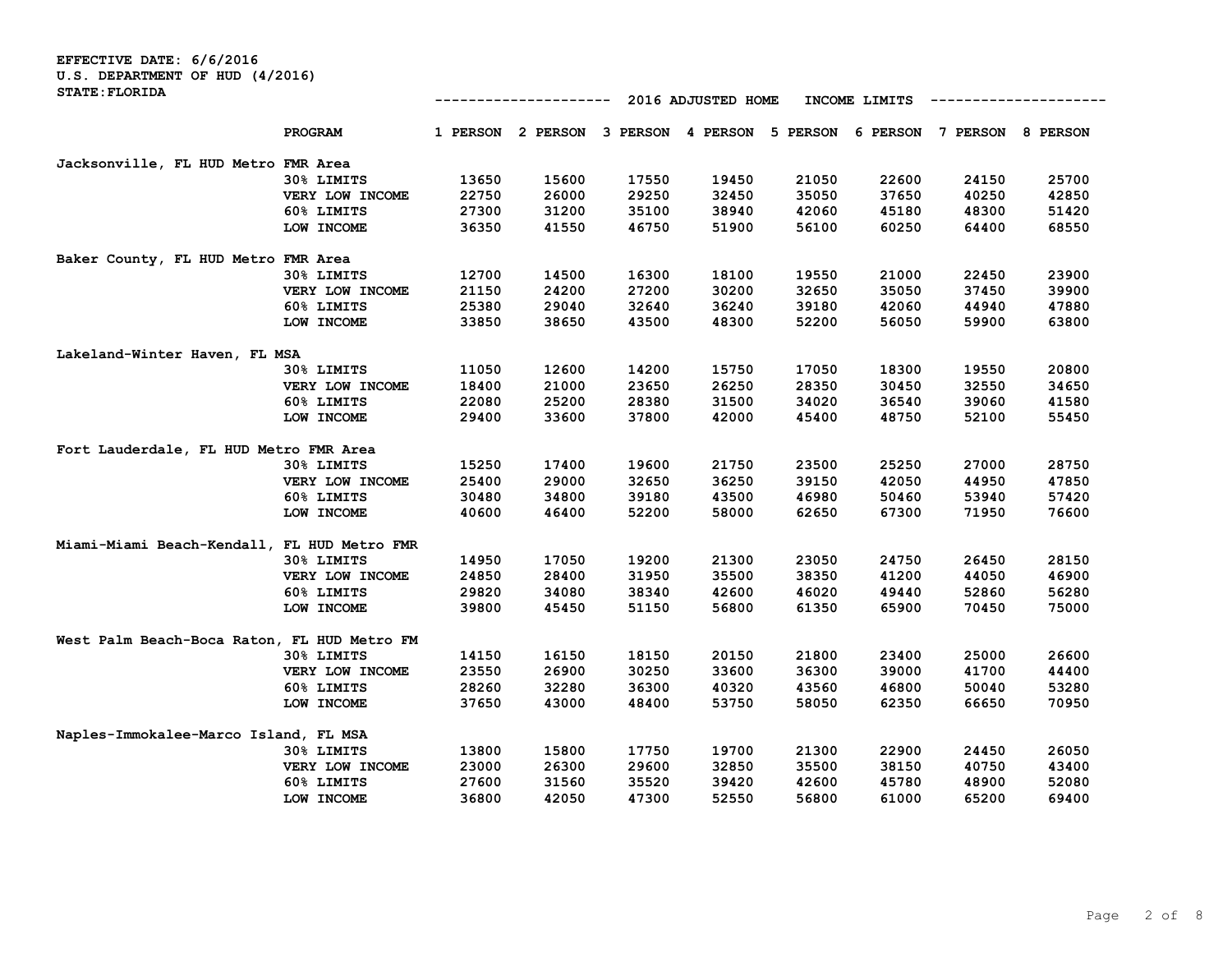| EFFECTIVE DATE: 6/6/2016                    |                 |          |          |       |                            |       |               |                 |                 |
|---------------------------------------------|-----------------|----------|----------|-------|----------------------------|-------|---------------|-----------------|-----------------|
| U.S. DEPARTMENT OF HUD (4/2016)             |                 |          |          |       |                            |       |               |                 |                 |
| <b>STATE: FLORIDA</b>                       |                 |          |          |       | 2016 ADJUSTED HOME         |       | INCOME LIMITS |                 |                 |
|                                             | PROGRAM         | 1 PERSON | 2 PERSON |       | 3 PERSON 4 PERSON 5 PERSON |       | 6 PERSON      | <b>7 PERSON</b> | <b>8 PERSON</b> |
| North Port-Sarasota-Bradenton, FL MSA       |                 |          |          |       |                            |       |               |                 |                 |
|                                             | 30% LIMITS      | 13000    | 14850    | 16700 | 18550                      | 20050 | 21550         | 23050           | 24500           |
|                                             | VERY LOW INCOME | 21700    | 24800    | 27900 | 30950                      | 33450 | 35950         | 38400           | 40900           |
|                                             | 60% LIMITS      | 26040    | 29760    | 33480 | 37140                      | 40140 | 43140         | 46080           | 49080           |
|                                             | LOW INCOME      | 34650    | 39600    | 44550 | 49500                      | 53500 | 57450         | 61400           | 65350           |
| Ocala, FL MSA                               |                 |          |          |       |                            |       |               |                 |                 |
|                                             | 30% LIMITS      | 10000    | 11400    | 12850 | 14250                      | 15400 | 16550         | 17700           | 18850           |
|                                             | VERY LOW INCOME | 16650    | 19000    | 21400 | 23750                      | 25650 | 27550         | 29450           | 31350           |
|                                             | 60% LIMITS      | 19980    | 22800    | 25680 | 28500                      | 30780 | 33060         | 35340           | 37620           |
|                                             | LOW INCOME      | 26600    | 30400    | 34200 | 38000                      | 41050 | 44100         | 47150           | 50200           |
| Orlando-Kissimmee-Sanford, FL MSA           |                 |          |          |       |                            |       |               |                 |                 |
|                                             | 30% LIMITS      | 12300    | 14050    | 15800 | 17550                      | 19000 | 20400         | 21800           | 23200           |
|                                             | VERY LOW INCOME | 20500    | 23400    | 26350 | 29250                      | 31600 | 33950         | 36300           | 38650           |
|                                             | 60% LIMITS      | 24600    | 28080    | 31620 | 35100                      | 37920 | 40740         | 43560           | 46380           |
|                                             | LOW INCOME      | 32800    | 37450    | 42150 | 46800                      | 50550 | 54300         | 58050           | 61800           |
| Palm Bay-Melbourne-Titusville, FL MSA       |                 |          |          |       |                            |       |               |                 |                 |
|                                             | 30% LIMITS      | 12400    | 14150    | 15900 | 17650                      | 19100 | 20500         | 21900           | 23300           |
|                                             | VERY LOW INCOME | 20650    | 23600    | 26550 | 29450                      | 31850 | 34200         | 36550           | 38900           |
|                                             | 60% LIMITS      | 24780    | 28320    | 31860 | 35340                      | 38220 | 41040         | 43860           | 46680           |
|                                             | LOW INCOME      | 33000    | 37700    | 42400 | 47100                      | 50900 | 54650         | 58450           | 62200           |
| Panama City-Lynn Haven-Panama City Beach, F |                 |          |          |       |                            |       |               |                 |                 |
|                                             | 30% LIMITS      | 11600    | 13250    | 14900 | 16550                      | 17900 | 19200         | 20550           | 21850           |
|                                             | VERY LOW INCOME | 19350    | 22100    | 24850 | 27600                      | 29850 | 32050         | 34250           | 36450           |
|                                             | 60% LIMITS      | 23220    | 26520    | 29820 | 33120                      | 35820 | 38460         | 41100           | 43740           |
|                                             | LOW INCOME      | 30950    | 35350    | 39750 | 44150                      | 47700 | 51250         | 54750           | 58300           |
| Gulf County, FL HUD Metro FMR Area          |                 |          |          |       |                            |       |               |                 |                 |
|                                             | 30% LIMITS      | 9600     | 11000    | 12350 | 13700                      | 14800 | 15900         | 17000           | 18100           |
|                                             | VERY LOW INCOME | 16000    | 18300    | 20600 | 22850                      | 24700 | 26550         | 28350           | 30200           |
|                                             | 60% LIMITS      | 19200    | 21960    | 24720 | 27420                      | 29640 | 31860         | 34020           | 36240           |
|                                             | LOW INCOME      | 25650    | 29300    | 32950 | 36600                      | 39550 | 42500         | 45400           | 48350           |
| Pensacola-Ferry Pass-Brent, FL MSA          |                 |          |          |       |                            |       |               |                 |                 |
|                                             | 30% LIMITS      | 12550    | 14350    | 16150 | 17900                      | 19350 | 20800         | 22200           | 23650           |
|                                             | VERY LOW INCOME | 20900    | 23850    | 26850 | 29800                      | 32200 | 34600         | 37000           | 39350           |
|                                             | 60% LIMITS      | 25080    | 28620    | 32220 | 35760                      | 38640 | 41520         | 44400           | 47220           |
|                                             | LOW INCOME      | 33400    | 38200    | 42950 | 47700                      | 51550 | 55350         | 59150           | 63000           |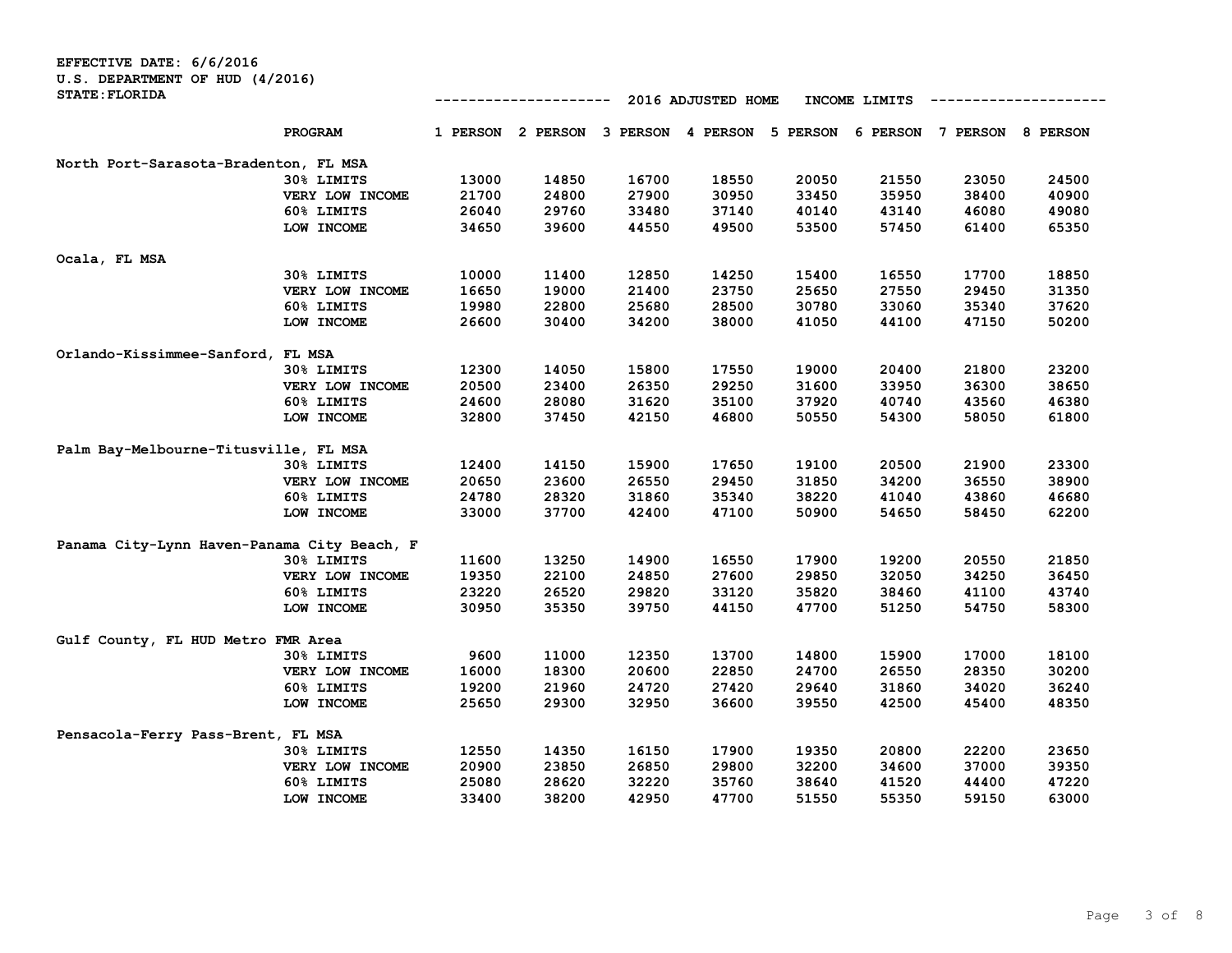| EFFECTIVE DATE: 6/6/2016                |                 |          |          |       |                    |          |                 |          |                 |
|-----------------------------------------|-----------------|----------|----------|-------|--------------------|----------|-----------------|----------|-----------------|
| U.S. DEPARTMENT OF HUD (4/2016)         |                 |          |          |       |                    |          |                 |          |                 |
| <b>STATE: FLORIDA</b>                   |                 |          |          |       | 2016 ADJUSTED HOME |          | INCOME LIMITS   |          |                 |
|                                         | PROGRAM         | 1 PERSON | 2 PERSON |       | 3 PERSON 4 PERSON  | 5 PERSON | <b>6 PERSON</b> | 7 PERSON | <b>8 PERSON</b> |
| Port St. Lucie, FL MSA                  |                 |          |          |       |                    |          |                 |          |                 |
|                                         | 30% LIMITS      | 11850    | 13550    | 15250 | 16900              | 18300    | 19650           | 21000    | 22350           |
|                                         | VERY LOW INCOME | 19750    | 22550    | 25350 | 28150              | 30450    | 32700           | 34950    | 37200           |
|                                         | 60% LIMITS      | 23700    | 27060    | 30420 | 33780              | 36540    | 39240           | 41940    | 44640           |
|                                         | LOW INCOME      | 31550    | 36050    | 40550 | 45050              | 48700    | 52300           | 55900    | 59500           |
| Punta Gorda, FL MSA                     |                 |          |          |       |                    |          |                 |          |                 |
|                                         | 30% LIMITS      | 11700    | 13350    | 15000 | 16650              | 18000    | 19350           | 20650    | 22000           |
|                                         | VERY LOW INCOME | 19450    | 22200    | 25000 | 27750              | 30000    | 32200           | 34450    | 36650           |
|                                         | 60% LIMITS      | 23340    | 26640    | 30000 | 33300              | 36000    | 38640           | 41340    | 43980           |
|                                         | LOW INCOME      | 31100    | 35550    | 40000 | 44400              | 48000    | 51550           | 55100    | 58650           |
| Sebastian-Vero Beach, FL MSA            |                 |          |          |       |                    |          |                 |          |                 |
|                                         | 30% LIMITS      | 11600    | 13250    | 14900 | 16550              | 17900    | 19200           | 20550    | 21850           |
|                                         | VERY LOW INCOME | 19300    | 22050    | 24800 | 27550              | 29800    | 32000           | 34200    | 36400           |
|                                         | 60% LIMITS      | 23160    | 26460    | 29760 | 33060              | 35760    | 38400           | 41040    | 43680           |
|                                         | LOW INCOME      | 30900    | 35300    | 39700 | 44100              | 47650    | 51200           | 54700    | 58250           |
| Sebring, FL MSA                         |                 |          |          |       |                    |          |                 |          |                 |
|                                         | 30% LIMITS      | 9550     | 10900    | 12250 | 13600              | 14700    | 15800           | 16900    | 18000           |
|                                         | VERY LOW INCOME | 15900    | 18200    | 20450 | 22700              | 24550    | 26350           | 28150    | 30000           |
|                                         | 60% LIMITS      | 19080    | 21840    | 24540 | 27240              | 29460    | 31620           | 33780    | 36000           |
|                                         | LOW INCOME      | 25450    | 29050    | 32700 | 36300              | 39250    | 42150           | 45050    | 47950           |
| Tallahassee, FL HUD Metro FMR Area      |                 |          |          |       |                    |          |                 |          |                 |
|                                         | 30% LIMITS      | 13700    | 15650    | 17600 | 19550              | 21150    | 22700           | 24250    | 25850           |
|                                         | VERY LOW INCOME | 22800    | 26050    | 29300 | 32550              | 35200    | 37800           | 40400    | 43000           |
|                                         | 60% LIMITS      | 27360    | 31260    | 35160 | 39060              | 42240    | 45360           | 48480    | 51600           |
|                                         | LOW INCOME      | 36500    | 41700    | 46900 | 52100              | 56300    | 60450           | 64650    | 68800           |
| Wakulla County, FL HUD Metro FMR Area   |                 |          |          |       |                    |          |                 |          |                 |
|                                         | 30% LIMITS      | 13100    | 14950    | 16800 | 18650              | 20150    | 21650           | 23150    | 24650           |
|                                         | VERY LOW INCOME | 21750    | 24850    | 27950 | 31050              | 33550    | 36050           | 38550    | 41000           |
|                                         | 60% LIMITS      | 26100    | 29820    | 33540 | 37260              | 40260    | 43260           | 46260    | 49200           |
|                                         | LOW INCOME      | 34800    | 39800    | 44750 | 49700              | 53700    | 57700           | 61650    | 65650           |
| Tampa-St. Petersburg-Clearwater, FL MSA |                 |          |          |       |                    |          |                 |          |                 |
|                                         | 30% LIMITS      | 12450    | 14200    | 16000 | 17750              | 19200    | 20600           | 22050    | 23450           |
|                                         | VERY LOW INCOME | 20750    | 23700    | 26650 | 29600              | 32000    | 34350           | 36750    | 39100           |
|                                         | 60% LIMITS      | 24900    | 28440    | 31980 | 35520              | 38400    | 41220           | 44100    | 46920           |
|                                         | LOW INCOME      | 33150    | 37900    | 42650 | 47350              | 51150    | 54950           | 58750    | 62550           |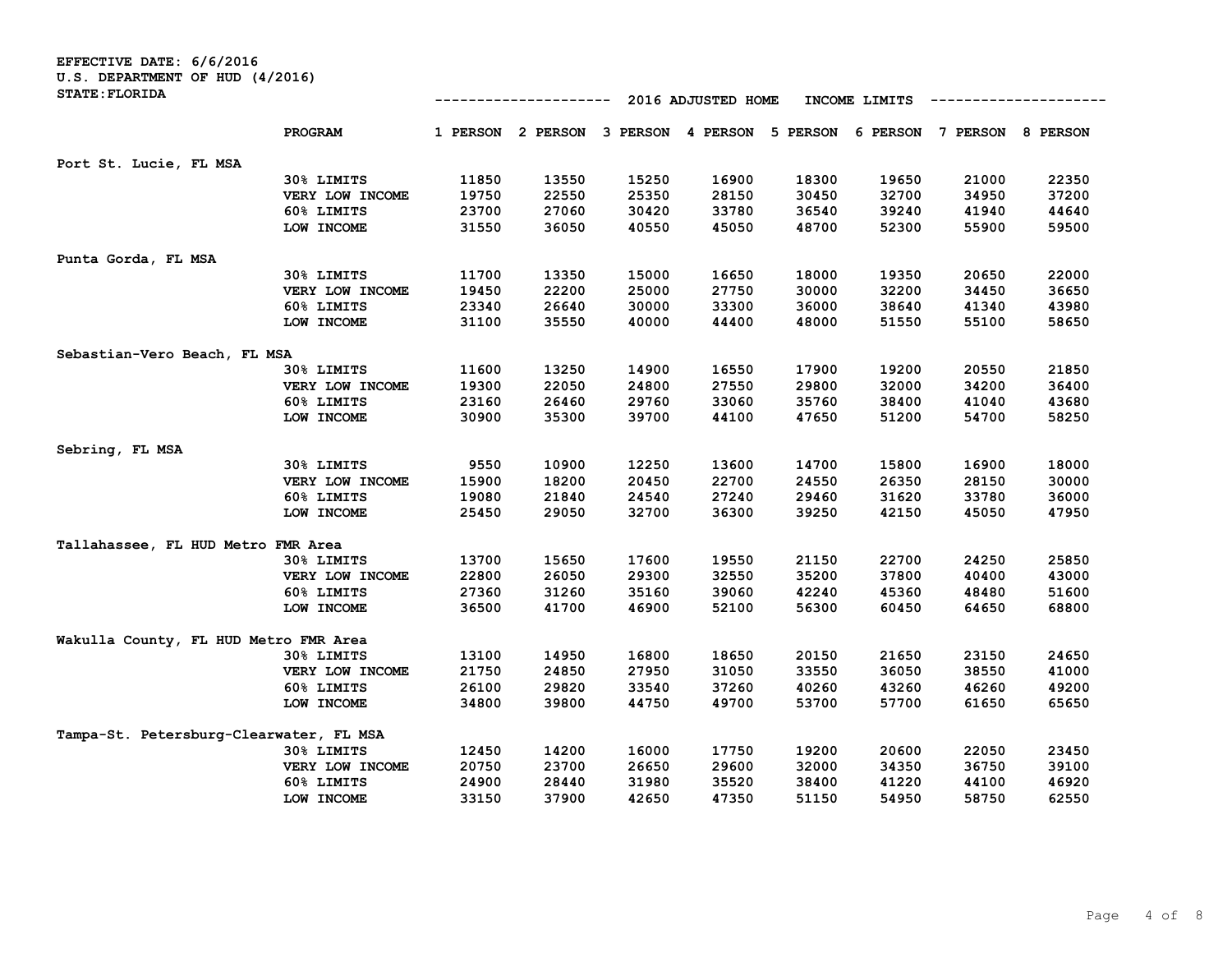**EFFECTIVE DATE: 6/6/2016 U.S. DEPARTMENT OF HUD (4/2016) STATE:FLORIDA**

|                      |                 |       |                                              |       | 2016 ADJUSTED HOME |       | INCOME LIMITS |                            |       |
|----------------------|-----------------|-------|----------------------------------------------|-------|--------------------|-------|---------------|----------------------------|-------|
|                      | <b>PROGRAM</b>  |       | 1 PERSON 2 PERSON 3 PERSON 4 PERSON 5 PERSON |       |                    |       |               | 6 PERSON 7 PERSON 8 PERSON |       |
| The Villages, FL MSA |                 |       |                                              |       |                    |       |               |                            |       |
|                      | 30% LIMITS      | 12500 | 14300                                        | 16100 | 17850              | 19300 | 20750         | 22150                      | 23600 |
|                      | VERY LOW INCOME | 20850 | 23800                                        | 26800 | 29750              | 32150 | 34550         | 36900                      | 39300 |
|                      | 60% LIMITS      | 25020 | 28560                                        | 32160 | 35700              | 38580 | 41460         | 44280                      | 47160 |
|                      | LOW INCOME      | 33350 | 38100                                        | 42850 | 47600              | 51450 | 55250         | 59050                      | 62850 |
| Bradford County, FL  |                 |       |                                              |       |                    |       |               |                            |       |
|                      | 30% LIMITS      | 10700 | 12200                                        | 13750 | 15250              | 16500 | 17700         | 18950                      | 20150 |
|                      | VERY LOW INCOME | 17850 | 20400                                        | 22950 | 25450              | 27500 | 29550         | 31600                      | 33600 |
|                      | 60% LIMITS      | 21420 | 24480                                        | 27540 | 30540              | 33000 | 35460         | 37920                      | 40320 |
|                      | LOW INCOME      | 28500 | 32600                                        | 36650 | 40700              | 44000 | 47250         | 50500                      | 53750 |
| Calhoun County, FL   |                 |       |                                              |       |                    |       |               |                            |       |
|                      | 30% LIMITS      | 9550  | 10900                                        | 12250 | 13600              | 14700 | 15800         | 16900                      | 18000 |
|                      | VERY LOW INCOME | 15900 | 18200                                        | 20450 | 22700              | 24550 | 26350         | 28150                      | 30000 |
|                      | 60% LIMITS      | 19080 | 21840                                        | 24540 | 27240              | 29460 | 31620         | 33780                      | 36000 |
|                      | LOW INCOME      | 25450 | 29050                                        | 32700 | 36300              | 39250 | 42150         | 45050                      | 47950 |
| Columbia County, FL  |                 |       |                                              |       |                    |       |               |                            |       |
|                      | 30% LIMITS      | 10500 | 12000                                        | 13500 | 15000              | 16200 | 17400         | 18600                      | 19800 |
|                      | VERY LOW INCOME | 17500 | 20000                                        | 22500 | 25000              | 27000 | 29000         | 31000                      | 33000 |
|                      | 60% LIMITS      | 21000 | 24000                                        | 27000 | 30000              | 32400 | 34800         | 37200                      | 39600 |
|                      | LOW INCOME      | 28000 | 32000                                        | 36000 | 40000              | 43200 | 46400         | 49600                      | 52800 |
| DeSoto County, FL    |                 |       |                                              |       |                    |       |               |                            |       |
|                      | 30% LIMITS      | 9550  | 10900                                        | 12250 | 13600              | 14700 | 15800         | 16900                      | 18000 |
|                      | VERY LOW INCOME | 15900 | 18200                                        | 20450 | 22700              | 24550 | 26350         | 28150                      | 30000 |
|                      | 60% LIMITS      | 19080 | 21840                                        | 24540 | 27240              | 29460 | 31620         | 33780                      | 36000 |
|                      | LOW INCOME      | 25450 | 29050                                        | 32700 | 36300              | 39250 | 42150         | 45050                      | 47950 |
| Dixie County, FL     |                 |       |                                              |       |                    |       |               |                            |       |
|                      | 30% LIMITS      | 9550  | 10900                                        | 12250 | 13600              | 14700 | 15800         | 16900                      | 18000 |
|                      | VERY LOW INCOME | 15900 | 18200                                        | 20450 | 22700              | 24550 | 26350         | 28150                      | 30000 |
|                      | 60% LIMITS      | 19080 | 21840                                        | 24540 | 27240              | 29460 | 31620         | 33780                      | 36000 |
|                      | LOW INCOME      | 25450 | 29050                                        | 32700 | 36300              | 39250 | 42150         | 45050                      | 47950 |
| Franklin County, FL  |                 |       |                                              |       |                    |       |               |                            |       |
|                      | 30% LIMITS      | 10500 | 12000                                        | 13500 | 14950              | 16150 | 17350         | 18550                      | 19750 |
|                      | VERY LOW INCOME | 17500 | 20000                                        | 22500 | 24950              | 26950 | 28950         | 30950                      | 32950 |
|                      | 60% LIMITS      | 21000 | 24000                                        | 27000 | 29940              | 32340 | 34740         | 37140                      | 39540 |
|                      | LOW INCOME      | 27950 | 31950                                        | 35950 | 39900              | 43100 | 46300         | 49500                      | 52700 |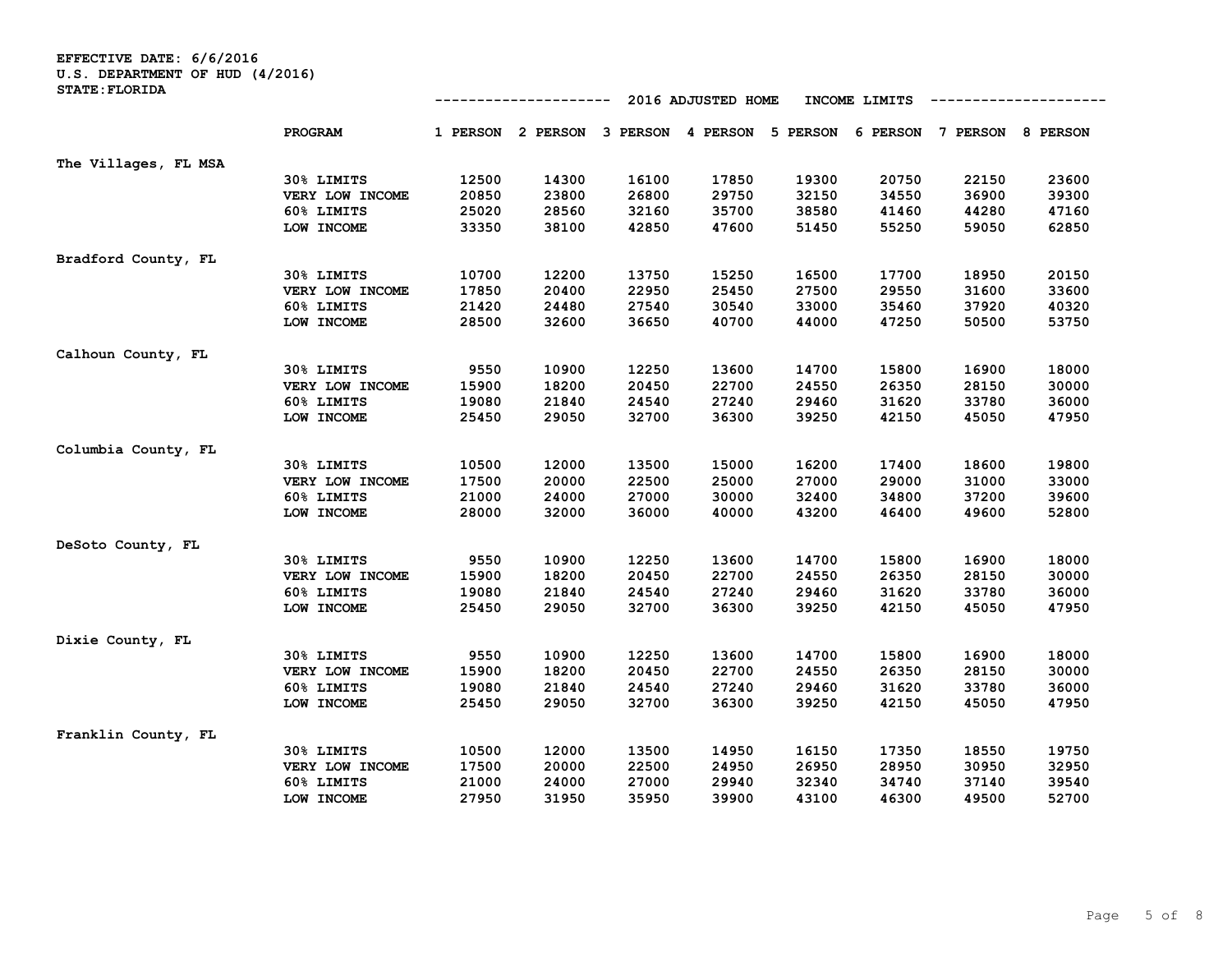| U.S. DEPARTMENT OF HUD (4/2016)<br><b>STATE: FLORIDA</b> |                 |                                     |          |          |          |          |          |          |                 |  |
|----------------------------------------------------------|-----------------|-------------------------------------|----------|----------|----------|----------|----------|----------|-----------------|--|
|                                                          |                 | 2016 ADJUSTED HOME<br>INCOME LIMITS |          |          |          |          |          |          |                 |  |
|                                                          | <b>PROGRAM</b>  | 1 PERSON                            | 2 PERSON | 3 PERSON | 4 PERSON | 5 PERSON | 6 PERSON | 7 PERSON | <b>8 PERSON</b> |  |
| Glades County, FL                                        |                 |                                     |          |          |          |          |          |          |                 |  |
|                                                          | 30% LIMITS      | 9550                                | 10900    | 12250    | 13600    | 14700    | 15800    | 16900    | 18000           |  |
|                                                          | VERY LOW INCOME | 15900                               | 18200    | 20450    | 22700    | 24550    | 26350    | 28150    | 30000           |  |
|                                                          | 60% LIMITS      | 19080                               | 21840    | 24540    | 27240    | 29460    | 31620    | 33780    | 36000           |  |
|                                                          | LOW INCOME      | 25450                               | 29050    | 32700    | 36300    | 39250    | 42150    | 45050    | 47950           |  |
| Hamilton County, FL                                      |                 |                                     |          |          |          |          |          |          |                 |  |
|                                                          | 30% LIMITS      | 10200                               | 11650    | 13100    | 14550    | 15750    | 16900    | 18050    | 19250           |  |
|                                                          | VERY LOW INCOME | 17000                               | 19400    | 21850    | 24250    | 26200    | 28150    | 30100    | 32050           |  |
|                                                          | 60% LIMITS      | 20400                               | 23280    | 26220    | 29100    | 31440    | 33780    | 36120    | 38460           |  |
|                                                          | LOW INCOME      | 27200                               | 31050    | 34950    | 38800    | 41950    | 45050    | 48150    | 51250           |  |
| Hardee County, FL                                        |                 |                                     |          |          |          |          |          |          |                 |  |
|                                                          | 30% LIMITS      | 9550                                | 10900    | 12250    | 13600    | 14700    | 15800    | 16900    | 18000           |  |
|                                                          | VERY LOW INCOME | 15900                               | 18200    | 20450    | 22700    | 24550    | 26350    | 28150    | 30000           |  |
|                                                          | 60% LIMITS      | 19080                               | 21840    | 24540    | 27240    | 29460    | 31620    | 33780    | 36000           |  |
|                                                          | LOW INCOME      | 25450                               | 29050    | 32700    | 36300    | 39250    | 42150    | 45050    | 47950           |  |
| Hendry County, FL                                        |                 |                                     |          |          |          |          |          |          |                 |  |
|                                                          | 30% LIMITS      | 9550                                | 10900    | 12250    | 13600    | 14700    | 15800    | 16900    | 18000           |  |
|                                                          | VERY LOW INCOME | 15900                               | 18200    | 20450    | 22700    | 24550    | 26350    | 28150    | 30000           |  |
|                                                          | 60% LIMITS      | 19080                               | 21840    | 24540    | 27240    | 29460    | 31620    | 33780    | 36000           |  |
|                                                          | LOW INCOME      | 25450                               | 29050    | 32700    | 36300    | 39250    | 42150    | 45050    | 47950           |  |
| Holmes County, FL                                        |                 |                                     |          |          |          |          |          |          |                 |  |
|                                                          | 30% LIMITS      | 9850                                | 11250    | 12650    | 14050    | 15200    | 16300    | 17450    | 18550           |  |
|                                                          | VERY LOW INCOME | 16450                               | 18800    | 21150    | 23450    | 25350    | 27250    | 29100    | 31000           |  |
|                                                          | 60% LIMITS      | 19740                               | 22560    | 25380    | 28140    | 30420    | 32700    | 34920    | 37200           |  |
|                                                          | LOW INCOME      | 26250                               | 30000    | 33750    | 37500    | 40500    | 43500    | 46500    | 49500           |  |
| Jackson County, FL                                       |                 |                                     |          |          |          |          |          |          |                 |  |
|                                                          | 30% LIMITS      | 10950                               | 12500    | 14050    | 15600    | 16850    | 18100    | 19350    | 20600           |  |
|                                                          | VERY LOW INCOME | 18200                               | 20800    | 23400    | 26000    | 28100    | 30200    | 32250    | 34350           |  |
|                                                          | 60% LIMITS      | 21840                               | 24960    | 28080    | 31200    | 33720    | 36240    | 38700    | 41220           |  |
|                                                          | LOW INCOME      | 29150                               | 33300    | 37450    | 41600    | 44950    | 48300    | 51600    | 54950           |  |
| Lafayette County, FL                                     |                 |                                     |          |          |          |          |          |          |                 |  |
|                                                          | 30% LIMITS      | 11350                               | 13000    | 14600    | 16200    | 17500    | 18800    | 20100    | 21400           |  |
|                                                          | VERY LOW INCOME | 18900                               | 21600    | 24300    | 27000    | 29200    | 31350    | 33500    | 35650           |  |
|                                                          | 60% LIMITS      | 22680                               | 25920    | 29160    | 32400    | 35040    | 37620    | 40200    | 42780           |  |
|                                                          | LOW INCOME      | 30250                               | 34600    | 38900    | 43200    | 46700    | 50150    | 53600    | 57050           |  |

**EFFECTIVE DATE: 6/6/2016**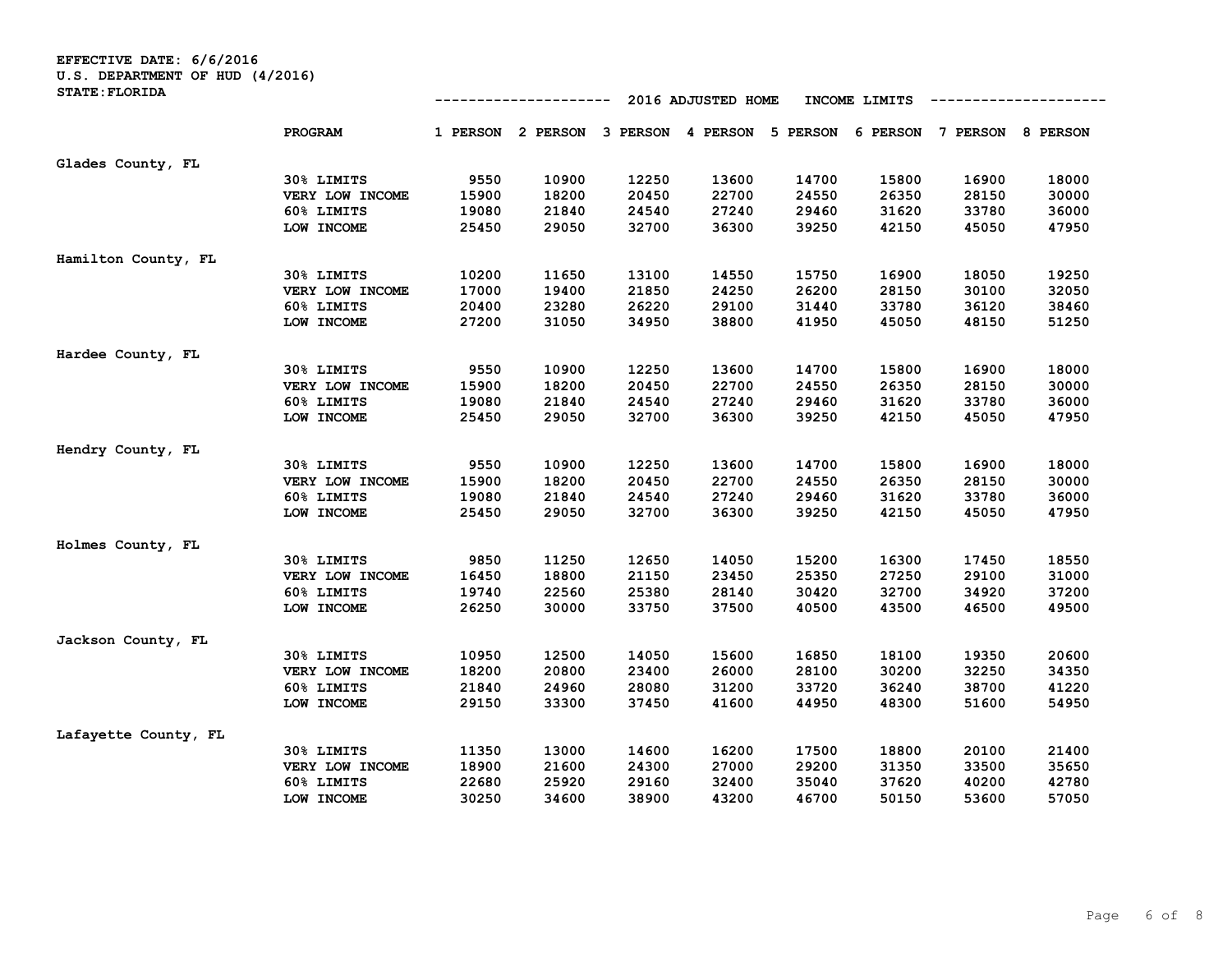**EFFECTIVE DATE: 6/6/2016 U.S. DEPARTMENT OF HUD (4/2016) STATE:FLORIDA**

|                       |                 |          |                                     |       | 2016 ADJUSTED HOME |       | INCOME LIMITS |                            |       |
|-----------------------|-----------------|----------|-------------------------------------|-------|--------------------|-------|---------------|----------------------------|-------|
|                       | <b>PROGRAM</b>  | 1 PERSON | 2 PERSON 3 PERSON 4 PERSON 5 PERSON |       |                    |       |               | 6 PERSON 7 PERSON 8 PERSON |       |
|                       |                 |          |                                     |       |                    |       |               |                            |       |
| Levy County, FL       |                 |          |                                     |       |                    |       |               |                            |       |
|                       | 30% LIMITS      | 9550     | 10900                               | 12250 | 13600              | 14700 | 15800         | 16900                      | 18000 |
|                       | VERY LOW INCOME | 15900    | 18200                               | 20450 | 22700              | 24550 | 26350         | 28150                      | 30000 |
|                       | 60% LIMITS      | 19080    | 21840                               | 24540 | 27240              | 29460 | 31620         | 33780                      | 36000 |
|                       | LOW INCOME      | 25450    | 29050                               | 32700 | 36300              | 39250 | 42150         | 45050                      | 47950 |
| Liberty County, FL    |                 |          |                                     |       |                    |       |               |                            |       |
|                       | 30% LIMITS      | 11350    | 12950                               | 14550 | 16150              | 17450 | 18750         | 20050                      | 21350 |
|                       | VERY LOW INCOME | 18900    | 21600                               | 24300 | 26950              | 29150 | 31300         | 33450                      | 35600 |
|                       | 60% LIMITS      | 22680    | 25920                               | 29160 | 32340              | 34980 | 37560         | 40140                      | 42720 |
|                       | LOW INCOME      | 30200    | 34500                               | 38800 | 43100              | 46550 | 50000         | 53450                      | 56900 |
| Madison County, FL    |                 |          |                                     |       |                    |       |               |                            |       |
|                       | 30% LIMITS      | 9550     | 10900                               | 12250 | 13600              | 14700 | 15800         | 16900                      | 18000 |
|                       | VERY LOW INCOME | 15900    | 18200                               | 20450 | 22700              | 24550 | 26350         | 28150                      | 30000 |
|                       | 60% LIMITS      | 19080    | 21840                               | 24540 | 27240              | 29460 | 31620         | 33780                      | 36000 |
|                       | LOW INCOME      | 25450    | 29050                               | 32700 | 36300              | 39250 | 42150         | 45050                      | 47950 |
| Monroe County, FL     |                 |          |                                     |       |                    |       |               |                            |       |
|                       | 30% LIMITS      | 18050    | 20600                               | 23200 | 25750              | 27850 | 29900         | 31950                      | 34000 |
|                       | VERY LOW INCOME | 30100    | 34400                               | 38700 | 42950              | 46400 | 49850         | 53300                      | 56700 |
|                       | 60% LIMITS      | 36120    | 41280                               | 46440 | 51540              | 55680 | 59820         | 63960                      | 68040 |
|                       | LOW INCOME      | 48100    | 55000                               | 61850 | 68700              | 74200 | 79700         | 85200                      | 90700 |
| Okeechobee County, FL |                 |          |                                     |       |                    |       |               |                            |       |
|                       | 30% LIMITS      | 9550     | 10900                               | 12250 | 13600              | 14700 | 15800         | 16900                      | 18000 |
|                       | VERY LOW INCOME | 15900    | 18200                               | 20450 | 22700              | 24550 | 26350         | 28150                      | 30000 |
|                       | 60% LIMITS      | 19080    | 21840                               | 24540 | 27240              | 29460 | 31620         | 33780                      | 36000 |
|                       | LOW INCOME      | 25450    | 29050                               | 32700 | 36300              | 39250 | 42150         | 45050                      | 47950 |
| Putnam County, FL     |                 |          |                                     |       |                    |       |               |                            |       |
|                       | 30% LIMITS      | 9550     | 10900                               | 12250 | 13600              | 14700 | 15800         | 16900                      | 18000 |
|                       | VERY LOW INCOME | 15900    | 18200                               | 20450 | 22700              | 24550 | 26350         | 28150                      | 30000 |
|                       | 60% LIMITS      | 19080    | 21840                               | 24540 | 27240              | 29460 | 31620         | 33780                      | 36000 |
|                       | LOW INCOME      | 25450    | 29050                               | 32700 | 36300              | 39250 | 42150         | 45050                      | 47950 |
|                       |                 |          |                                     |       |                    |       |               |                            |       |
| Suwannee County, FL   |                 |          |                                     |       |                    |       |               |                            |       |
|                       | 30% LIMITS      | 9550     | 10900                               | 12250 | 13600              | 14700 | 15800         | 16900                      | 18000 |
|                       | VERY LOW INCOME | 15900    | 18200                               | 20450 | 22700              | 24550 | 26350         | 28150                      | 30000 |
|                       | 60% LIMITS      | 19080    | 21840                               | 24540 | 27240              | 29460 | 31620         | 33780                      | 36000 |
|                       | LOW INCOME      | 25450    | 29050                               | 32700 | 36300              | 39250 | 42150         | 45050                      | 47950 |